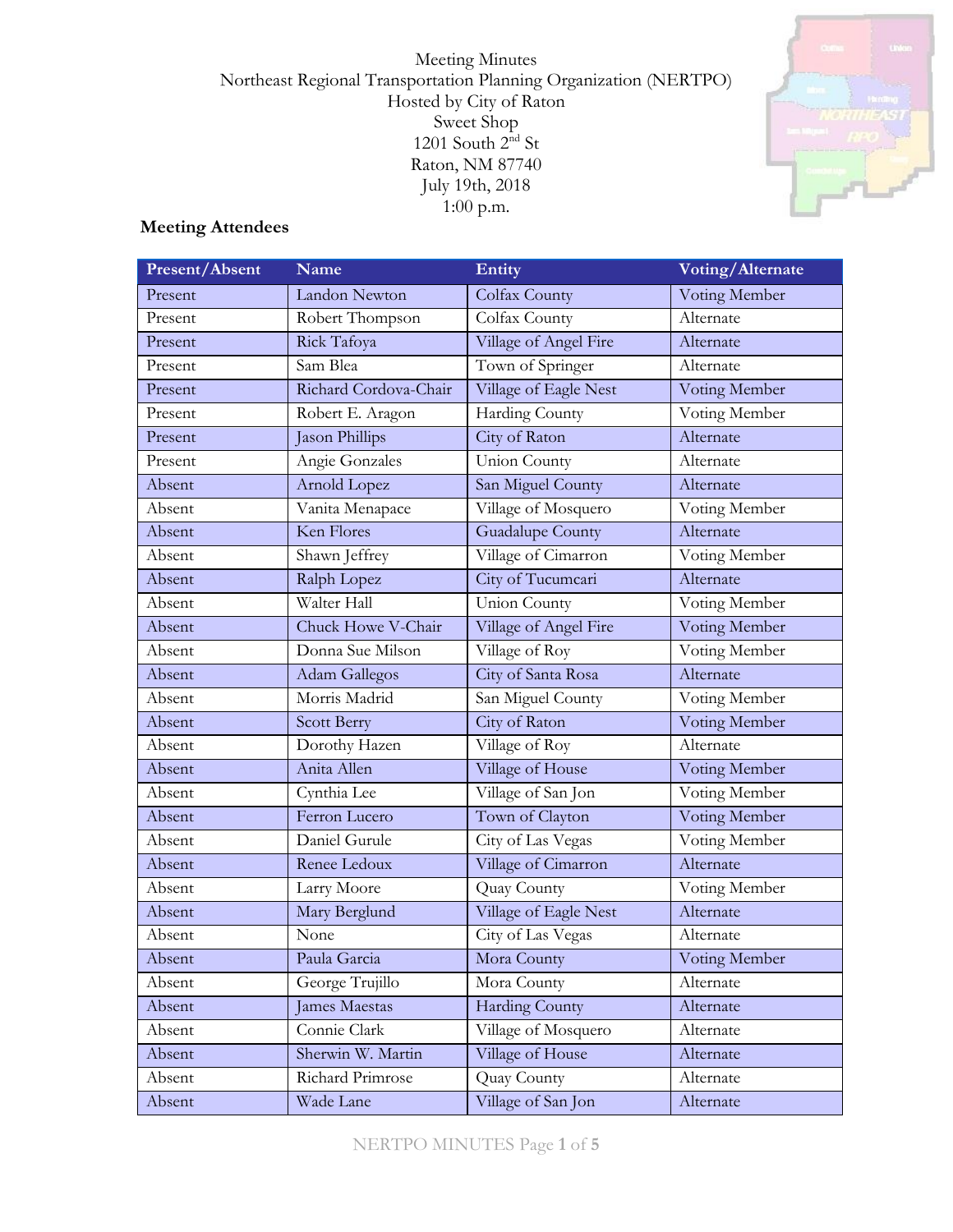| Absent | Vicki Strand          | City of Tucumcari      | Voting Member |
|--------|-----------------------|------------------------|---------------|
| Absent | Tony Naranjo          | Town of Clayton        | Alternate     |
| Absent | Lee Dixon             | Village of Des Moines  | Voting Member |
| Absent | Scott Warner          | Village of Des Moines  | Alternate     |
| Absent | None                  | Village of Pecos       | Voting Member |
| Absent | None                  | Village of Pecos       | Alternate     |
| Absent | Diane Brown           | Village of Folsom      | Voting Member |
| Absent | Mike Schoonover       | Village of Folsom      | Alternate     |
| Absent | Mignon Saddoris       | Village of Grenville   | Voting Member |
| Absent | Lynn Wiseman          | Village of Grenville   | Alternate     |
| Absent | Larry Wallin          | Village of Logan       | Voting Member |
| Absent | <b>Russell Feerer</b> | Village of Logan       | Alternate     |
| Absent | Joseph Romero         | City of Santa Rosa     | Voting Member |
| Absent | Monica Abeyta         | Guadalupe County       | Voting Member |
| Absent | <b>Boe Lopez</b>      | Town of Springer       | Voting Member |
| Absent | Don Flynn             | Village of Maxwell     | Voting Member |
| Absent | Joanna Taylor         | Village of Maxwell     | Alternate     |
| Absent | Laudente Quintana     | Village of Wagon Mound | Voting Member |
| Absent | Nora Sanchez          | Village of Wagon Mound | Alternate     |

# **New Mexico Department of Transportation (NMDOT) and Planners**

| Heather Sandoval -  | <b>Assistant District Engineer</b>                               |
|---------------------|------------------------------------------------------------------|
| John Herrera –      | Local Government Road Fund (LGRF) Coordinator for District IV    |
| David Nelson -      | Interim Planning Liason                                          |
| Yvonne Aragon -     | Public Information Officer                                       |
| Adam Romero -       | <b>NMDOT</b>                                                     |
| Joseph Martinez -   | <b>NMDOT</b>                                                     |
| Scott Kirskey -     | <b>NMDOT</b>                                                     |
| Dennis T. Salazar - | NERTPO Planner/Program Manager for the North Central New Mexico  |
|                     | Economic Development District (NCNMEDD)                          |
| Vincent M. Soule –  | NERTPO Planner/Program Manager for the Eastern Plains Council of |
|                     | Governments (EPCOG)                                              |

#### **Guests**

| Bill Sauble -     | Colfax County Commissioner       |
|-------------------|----------------------------------|
| Greg Rowangould - | UNM Professor                    |
| Emma Green -      | Healthy Kids/Healthy Communities |
| Karen Stearns -   | <b>Engineering Analytics</b>     |

### **I. Call to Order**

The Meeting was called to order at 12:58 PM by Mayor of Eagle Nest, Chairman Richard Cordova.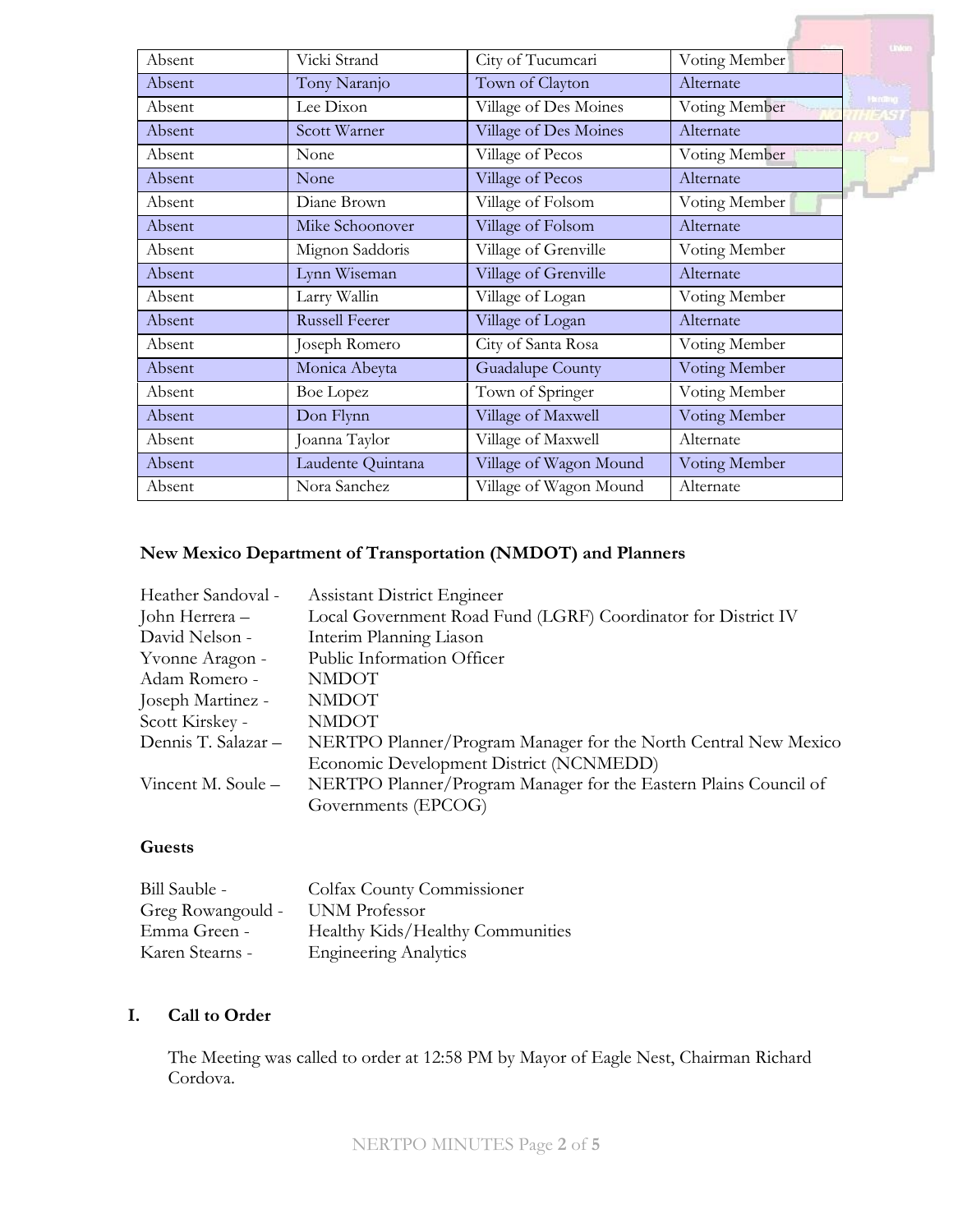## **II. Pledge of Allegiance/New Mexico State Flag**

The Pledge of Allegiance and the salute to the New Mexico State Flag was led by the Board Members.

#### **III. Welcome**

Chairman Cordova and Commissioner Landon Newton (Colfax County) welcomed everyone to City of Raton. Individual introductions were conducted by all in attendance.

### **IV. Approval of Agenda**

Motion to approve agenda: Robert Thompson -Colfax County Second: Rick Tafoya – Village of Angel Fire No opposition was voiced. Motion carried.

## **V. Approval of Minutes** (June 27th, 2018- Village of Cimarron, NM)

Motion to approve the minutes as presented: Jason Phillips – City of Raton Second: Sam Blea – Town of Springer No opposition was voiced. Motion carried.

### **VI. Discussion: NMDOT District IV Updates:** (John Herrera, NMDOT)

Mr. John Herrera advised everyone that the FY 19 Agreements are being mailed out to be fully executed and to be on the lookout and be aware of fully complying with agreement.

Ms. Heather Sandoval gave road project updates in various areas of D-4. Ms. Sandoval answered questions from various members of the Board regarding status of specific projects.

## **VII. Presentation: Local and Technical Assistance Program (LTAP), UNM Professor Gregory Rowangould, PHD – Dept of Civil, Construction and Environmental Engineering**

UNM Professor Gregory Rowangould gave a thorough powerpoint presentation regarding LTAP and had a question and answer session with the Members of The Board. There will be future discussion concerning upcoming ideas for training for our NERTPO Board in upcoming meetings. LTAP is available for specific trainings as requested and can assist in various areas.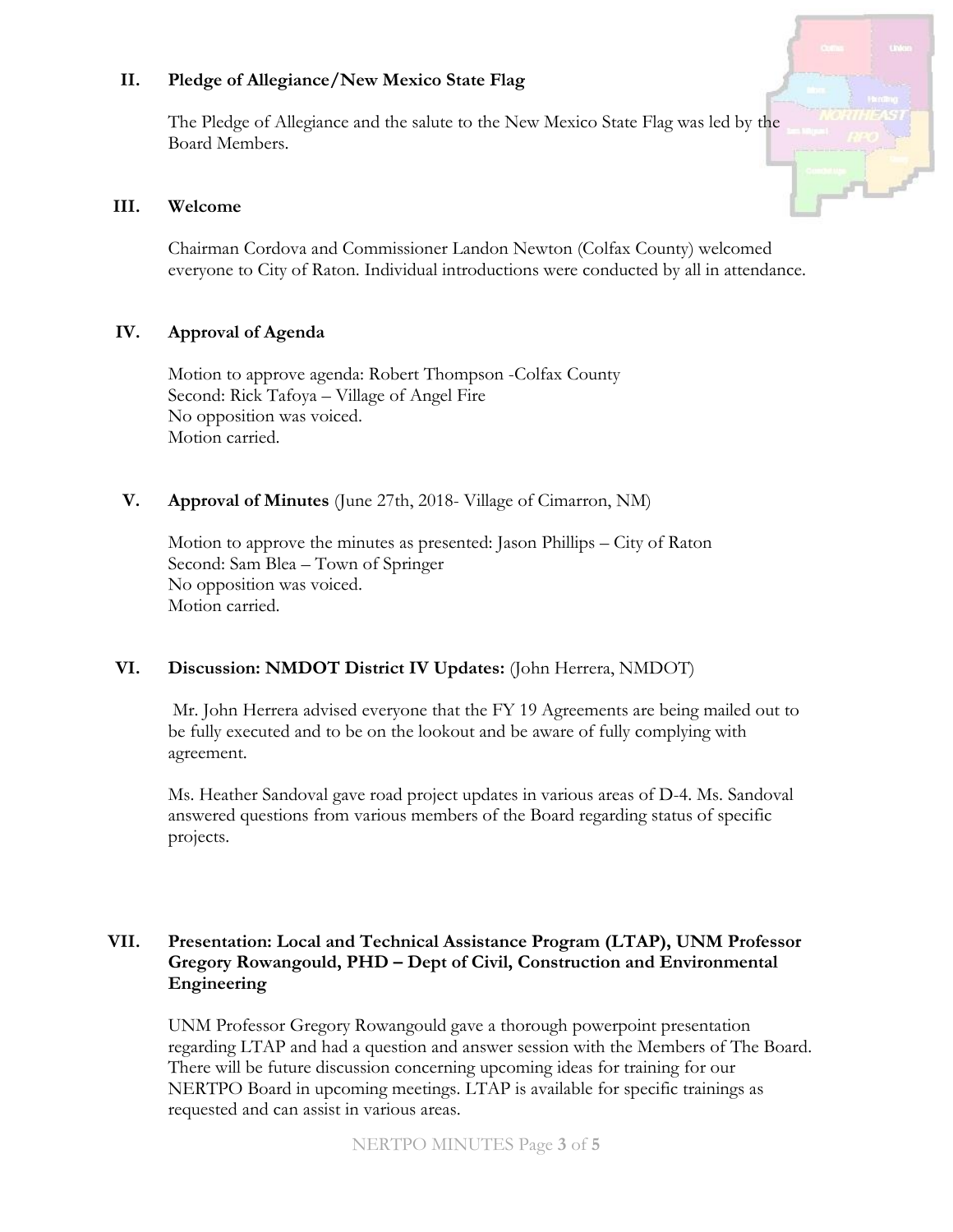#### **VIII. Discussion: NERTPO Public Participation Plan**

NERTPO Planners Vincent M. Soule and Dennis T. Salazar gave a brief presentation regarding the Public Participation Plan. The Planners provided a copy for the Board to look at and give comments/recommendations. The Public Participation Plan will be brought back at the next meeting for Board review and action to be taken.

#### **IX. Discussion: NERTPO Title VI Plan (NERTPO Planners/Members**

NERTPO Planners Vincent M. Soule and Dennis T. Salazar gave a brief presentation regarding the Title VI Plan. The Planners provided a copy for the Board to look at and give comments/recommendations. The Title VI will be brought back in the near future for further review. Currently NMDOT is reviewing the Title VI Plan as well and will give the Planners further guidance, once this is done then the Planners will bring this back to the NERTPO Board for further review.

#### **X. Discussion: Project Status Update** (Local Government Members)

Chairman Cordova gave all membership at the table the opportunity to speak about what is going on in their areas. All membership gave updates on their communities. Chairman Cordova gave everyone the opportunity for questions and responses.

### **XI. NERTPO Planners/Program Managers Report:** (Vincent M. Soule and Dennis T. Salazar)

Vincent M. Soule and Dennis T. Salazar gave respective updates about what is going on at EPCOG and NCNMEDD. The Planners showed the members of the Board a slideshow regarding attendance for the past year from their respective communities. The Planners were available for questions and comments from the Board. In discussion with NERTPO Board Chairman Richard Cordova it was determined that NERTPO Board Election will be held for the August meeting, as is required on a yearly basis. Letters have been sent out to communities where there has been little or no representation requesting to see if they want to add or change Board Members and Alternates.

#### **XII. New Business:**

The Board Members and Planners discussed upcoming meetings, our next meeting will be at the City of Raton on Thursday, July  $19<sup>th</sup>$ , 2018, a reminder that in July the meeting will be after the NMDOT Board Meeting. The tentative schedule is to have lunch around 12pm and start the NERTPO meeting at approximately 1:00 PM in Raton, NM.